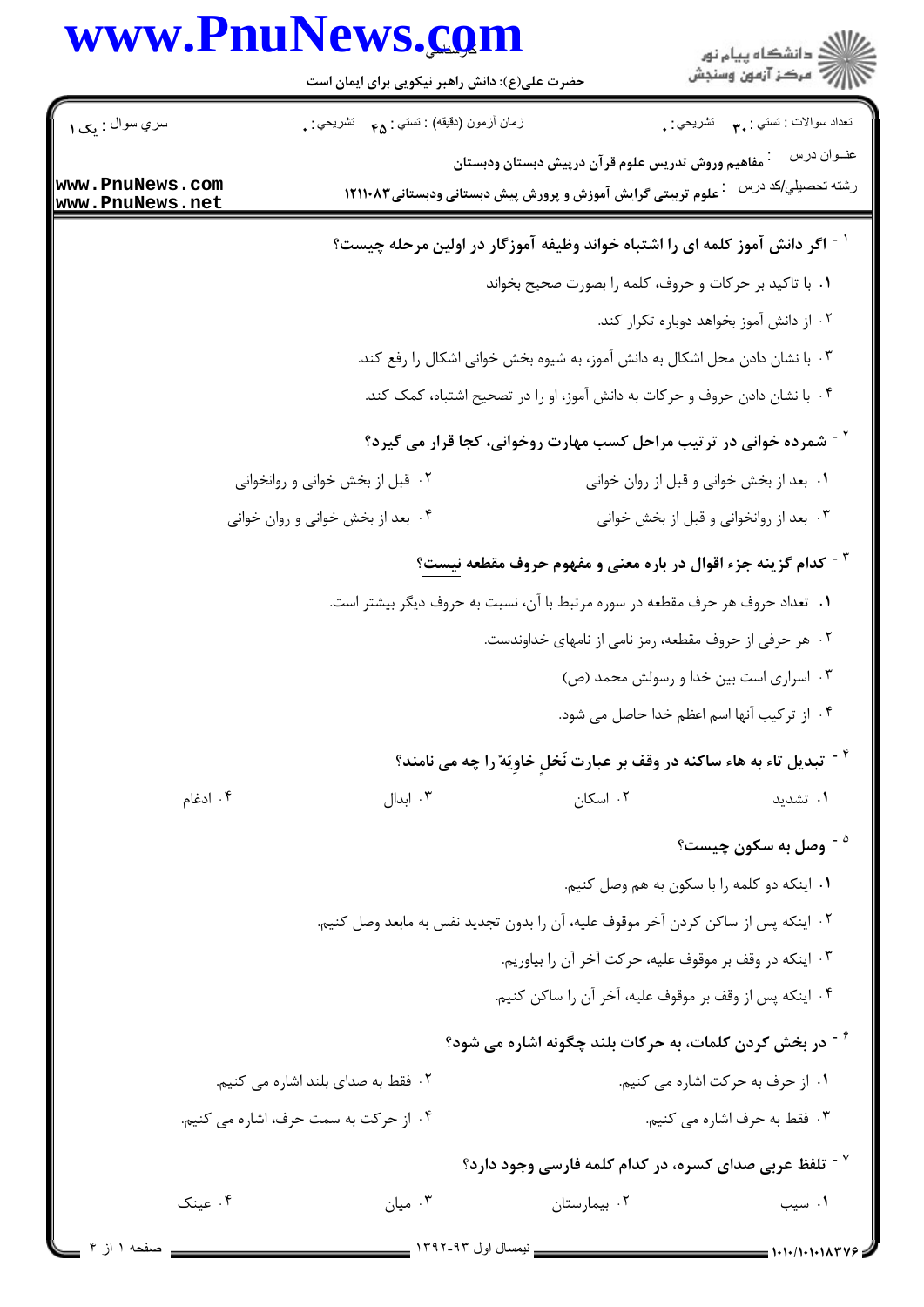|                                       | حضرت علی(ع): دانش راهبر نیکویی برای ایمان است                                                                                                     |                                                                                 | ڪ دانشڪاه پيام نور<br>//> مرڪز آزمون وسنڊش                 |
|---------------------------------------|---------------------------------------------------------------------------------------------------------------------------------------------------|---------------------------------------------------------------------------------|------------------------------------------------------------|
| سري سوال : <b>۱ يک</b>                | زمان أزمون (دقيقه) : تستي : <sub>۴۵</sub> تشريحي : <sub>.</sub>                                                                                   |                                                                                 | تعداد سوالات : تستبي : ٣ <b>. س</b> تشريحي : .             |
|                                       |                                                                                                                                                   | مفاهيم وروش تدريس علوم قرآن درپيش دبستان ودبستان                                | عنــوان درس                                                |
| www.PnuNews.com<br>www.PnuNews.net    |                                                                                                                                                   | علوم تربیتی گرایش آموزش و پرورش پیش دبستانی ودبستانی۸۳۱۱۰۸۳                     | رشته تحصيلي/كد درس                                         |
|                                       |                                                                                                                                                   |                                                                                 | <sup>^ -</sup> در حرف مشدّد، یک حرف  نهقته است.            |
| ۰۴ ساکن                               | ۰۳ با علامت                                                                                                                                       |                                                                                 | ا. محکم متحرک است است ک                                    |
|                                       |                                                                                                                                                   |                                                                                 | <sup>۹ -</sup> کدامیک از اسباب مد هستند؟                   |
| ۰۴ سکون- حرف مدی                      | ۰۳ حرف مدی- تشدید                                                                                                                                 | ۰۲ سکون- همزه                                                                   | ۰۱ تنوین- حرکت بلند                                        |
|                                       |                                                                                                                                                   |                                                                                 | <sup>۱۰ -</sup> چرا به مد متصل، مد واجب می گویند؟          |
|                                       | ۰۲ چون نمی توانیم آن را به میزان قصر بکشیم.                                                                                                       |                                                                                 | ١. چون آن را به اندازه ۴ حرف مي كشيم.                      |
|                                       | ۰۴ مد متصل را واجب نمی گویند.                                                                                                                     |                                                                                 | ۰۳ چون رعایت آن لازم است.                                  |
|                                       |                                                                                                                                                   | <sup>۱۱ -</sup> در کدام گزینه، همه کلمات دارای حروف همیشه ناخوانا هستند؟        |                                                            |
|                                       | ٢.   ،امنوا- أولئكَ- يَرضى                                                                                                                        |                                                                                 | ١. كتاباً- مسئول- يُبدِيءُ                                 |
|                                       | ۴. تَراءا- ائتُوا- أيّها النّاسُ                                                                                                                  |                                                                                 | ۰۳ نبيّنَ- موسى- منَ الرّحمه                               |
|                                       |                                                                                                                                                   |                                                                                 | <sup>۱۲ -</sup> لام « ال»تعریف نزد حروف شمسی چه حکمی دارد؟ |
| ۰۴ خوانده نمی شود.                    | ۰۳ ساکن می شود.                                                                                                                                   | ۰۲ نوشته نمی شود.                                                               | ۰۱ ادغام می شود.                                           |
|                                       |                                                                                                                                                   | <sup>۱۳ -</sup> هاء ضمیر در کلمات « وَما أنسانیه - عَلَیه الّله» چه حرکتی دارد؟ |                                                            |
| ۰۲ در اولی مضموم و در دومی مکسور است. |                                                                                                                                                   | ۰۱ در هردو مضموم است.                                                           |                                                            |
|                                       | ۰۴ در اولی مکسور و در دومی ساکن است.                                                                                                              | ۰۳ در هردو مفتوح است.                                                           |                                                            |
|                                       | <sup>١۴ -</sup> در عبارت قرآنى « يا أيّهَا الرُّسلُ كُلوا مِنَ الطّيِباتِ وَ اعمَلُوا صالِحاً» ( با وقف بر آخر عبارت)، چند حرف ناخوانا وجود دارد؟ |                                                                                 |                                                            |
| ۰۰ ۱۰ حرف                             | ۰۳ جرف                                                                                                                                            | ۰۲ ۱۱ حرف                                                                       | ۰۱ ۸ حرف                                                   |
|                                       |                                                                                                                                                   | <sup>۱۵ -</sup> در کدام عبارت، التقاء ساکنین با حرکت ضمه رفع شده است؟           |                                                            |
| ۴. بئس الإسمُ                         | ٠٣ رأوا العذابَ                                                                                                                                   | ٠٢ قُل الحمدُ                                                                   | ٠١ من القولِ                                               |
|                                       |                                                                                                                                                   |                                                                                 | <sup>۱۶ -</sup> امیرمؤمنان (ع) در تعریف ترتیل چه فرمودند؟  |
| ٢. إعطاءُ الحرفِ حَقّهُ وَ مُستَحقهُ  |                                                                                                                                                   |                                                                                 | ٠١ وَرتَّلِ القُرآنَ ترتيلاً                               |
| ۰۴ حفظُ الوُقوف و بيانُ الحُروفِ      |                                                                                                                                                   |                                                                                 | ٠٣ عَلَموا أولادَكُم القُرآنَ                              |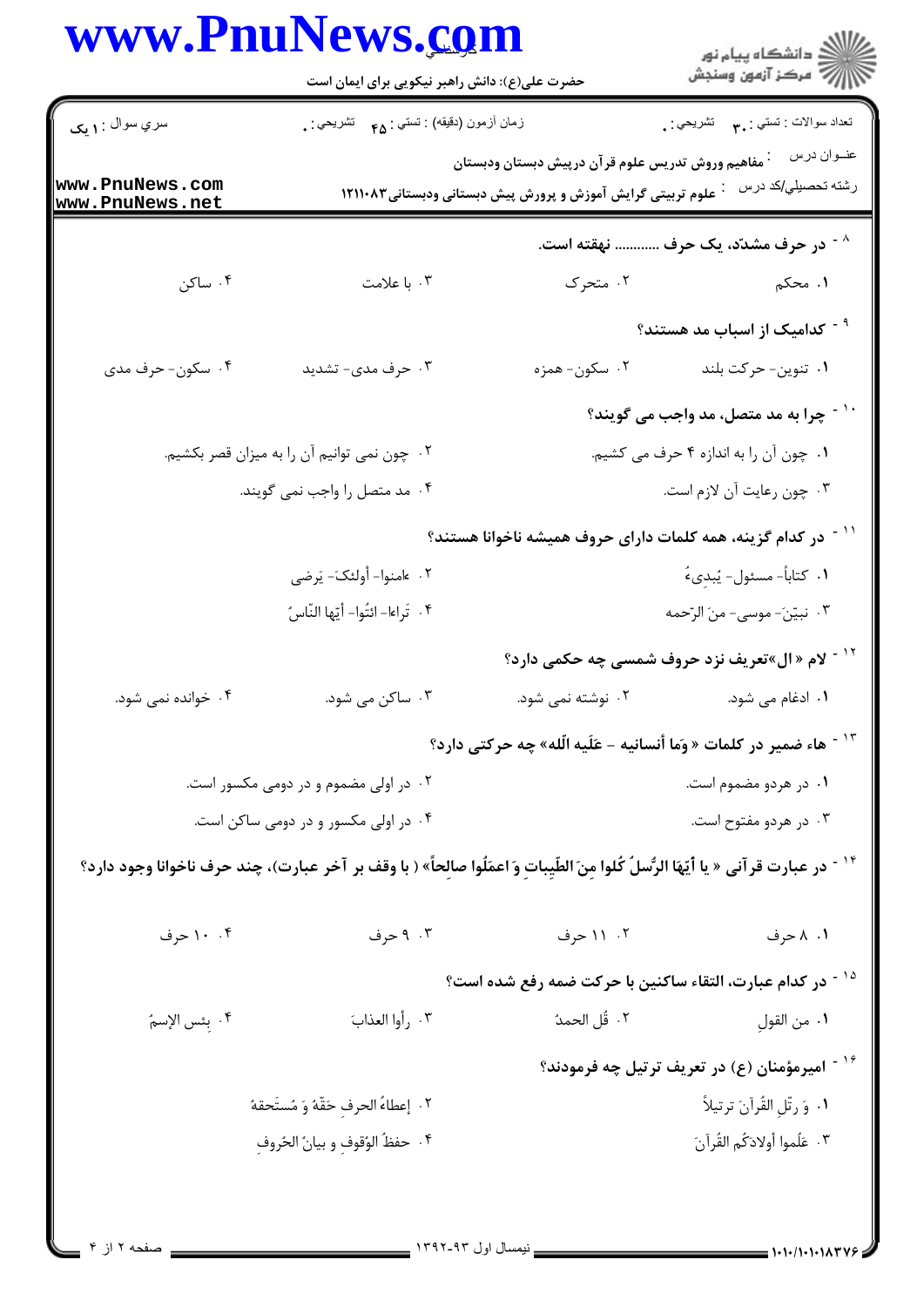|                                    | حضرت علی(ع): دانش راهبر نیکویی برای ایمان است       |                                                                                                                 | ≦ دانشڪاه پيام نور<br>√ مرڪز آزمون وسنڊش             |
|------------------------------------|-----------------------------------------------------|-----------------------------------------------------------------------------------------------------------------|------------------------------------------------------|
| سري سوال : ۱ يک                    | زمان أزمون (دقيقه) : تستى : ۴۵ $\bullet$ تشريحي : . |                                                                                                                 | تعداد سوالات : تستي : ٣. تشريحي : .                  |
| www.PnuNews.com<br>www.PnuNews.net |                                                     | مفاهيم وروش تدريس علوم قرآن درپيش دبستان ودبستان<br>علوم تربیتی گرایش آموزش و پرورش پیش دبستانی ودبستانی۸۳۱۱۰۸۳ | عنــوان درس<br>رشته تحصيلي/كد درس                    |
|                                    |                                                     | ینج جایگاه دستگاه تکلم به ترتیب از داخل بدن به بیرون، کدامند؟ $^{\vee}$                                         |                                                      |
|                                    | ٠٢ حلق- دهان- لسان- شفتين- جوف                      |                                                                                                                 | ٠١ جوف- حلق- لسان- شفتين- خيشوم                      |
|                                    | ۰۴ لسان- شفتين- جوف- خيشوم- حلق                     | ۰۳ شفتين- لسان- خيشوم- حلق- ججوف                                                                                |                                                      |
|                                    |                                                     | <sup>۱۸ -</sup> در نزدیکترین نقطه حلق به دهان، کدام حروف اداء می شوند؟                                          |                                                      |
| ۰۴ غین و کاف                       | ۰۳ قاف و کاف                                        | ۰۲ غین و خاء                                                                                                    | ۰۱ عین و حاء                                         |
|                                    |                                                     | <sup>۱۹ -</sup> از وسط زبان با قسمت مقابل خود از سقف دهان، چه حروفی اداء می شوند؟                               |                                                      |
| ۰۴ لام-نون- راء                    | ۰۳ ضاد- طاء- ظاء                                    | ٢. جيم-شين- ياء                                                                                                 | ٠١ دال- ذال- راء                                     |
|                                    |                                                     |                                                                                                                 | <sup>۲۰ -</sup> غُنّه چیست؟                          |
|                                    | ۰۲ صدایی که از شفتین خارج می شود.                   |                                                                                                                 | ٠١. فضاى داخل بينى                                   |
|                                    | ۰۴ صدایی که از خیشوم بیرون می آید.                  |                                                                                                                 | ۰۳ مخرج دو حرف میم و نون                             |
|                                    |                                                     | <sup>۲۱ -</sup> از بین سه حرف راء، لام و نون، در تلفظ کدام حرف، زبان به لثه <u>نمی چسبد؟</u>                    |                                                      |
|                                    | ۰۲ لام و نون                                        |                                                                                                                 | ۰۱ هر سه حرف                                         |
|                                    | ۰۴ در هر سه حرف زبان به لثه می چسبد.                |                                                                                                                 | $ e $ , $\mathcal{F}$                                |
|                                    |                                                     |                                                                                                                 | <sup>۲۲ -</sup> متضاد صفات استعلاء و اطباق کدام است؟ |
| ۰۴ اذلاق و شدت                     | ۰۳ استفال و انفتاح                                  | ٠٢ رخوت و اصمات                                                                                                 | ۰۱ انفتاح و اذلاق                                    |
|                                    |                                                     |                                                                                                                 | <sup>۲۳ -</sup> حروف مهموسه چه حروفی هستند؟          |
|                                    | ۰۲ به صورت انفجاری تلفظ می شوند                     | ۰۱ در وقت تلفظ آنها، تارهای صوتی مرتعش نمی شوند                                                                 |                                                      |
| ۰۴ صوت در مخرج آنها جريان دارد.    |                                                     |                                                                                                                 | ۰۳ دارای صدای زنگ داری هستند.                        |
|                                    |                                                     | <sup>۲۴ -</sup> کدام حرف بدون قلقله است که صفت جهر و شدت را با هم دارد؟                                         |                                                      |
| ۰۴ کاف                             | ۰۳ جیم                                              | ۰۲ همزه                                                                                                         | ۰۱ قاف                                               |
|                                    |                                                     |                                                                                                                 | $^8$ <sup>۲۵ -</sup> تفشی شین به چه معناست $^8$      |
|                                    | ۰۲ تفشی همان استطاله شین است.                       |                                                                                                                 | ۰۱ گسترش صدای شین به طرف مخارج دیگر                  |
|                                    | ۰۴ پخش شدن صدای شین در جلوی زبان                    |                                                                                                                 | ۰۳ گسترش مخرج شین به طرف مخرج طاء                    |